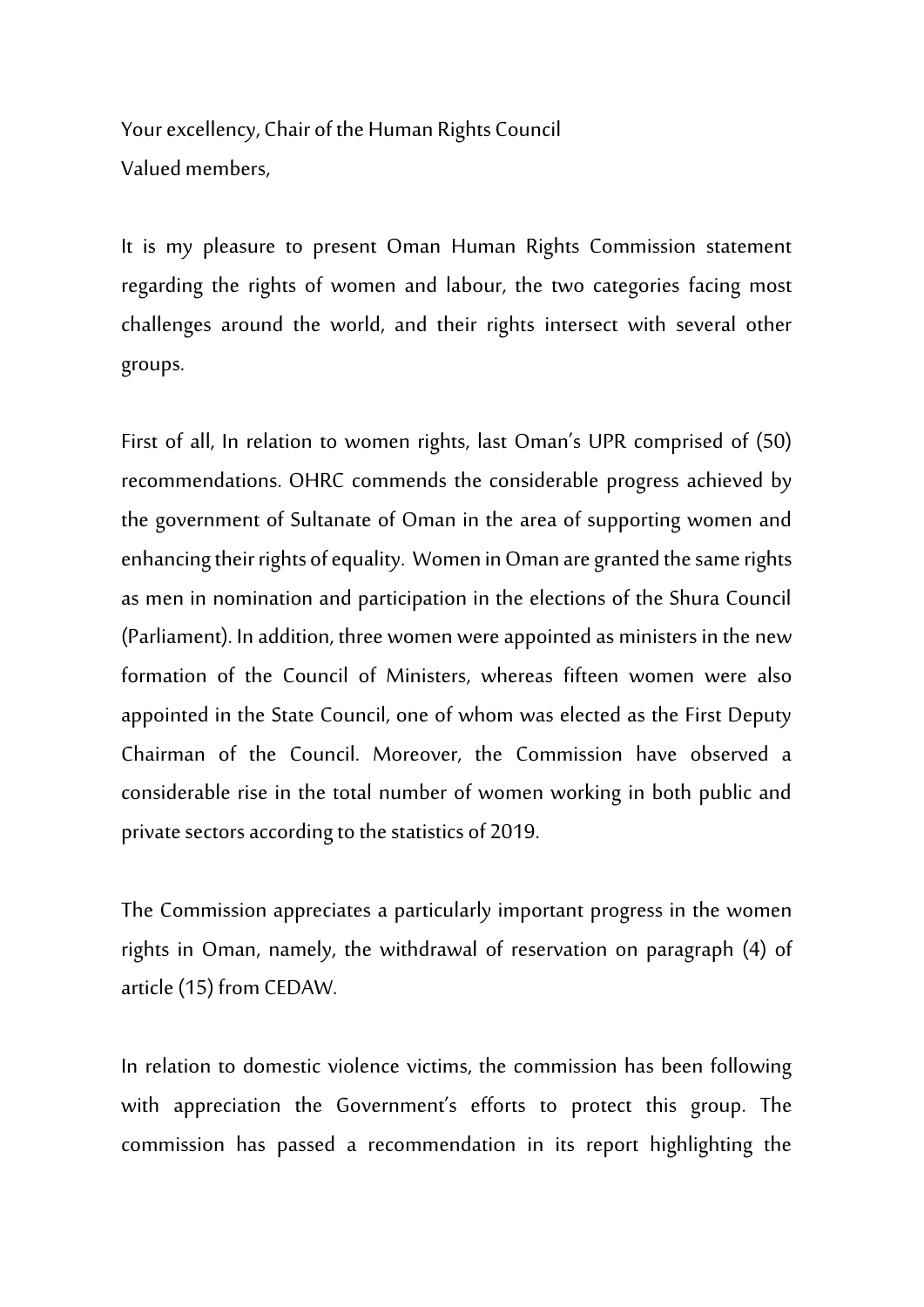importance and necessity to review the current law and regulations concerning women, and to establish a law to protect them from violence.

In case of the rights of the children of Omani women married to Non-Omanis under official permit, the Government stipulated the exemption from paying registration fees in public schools, and it provides them with free healthcare in the government hospitals.

Second, in relation to labour rights, the last UPR contained (24) recommendations regarding the cancellation of the sponsorship system, in addition to other rights concerned to expatriate labour and their children.

The Commission supported the cancellation of the (NOC) to allow expat labour to move freely between companies. The commission commends this step that may lead to the cancellation of the sponsorship system, which eventually grants expat labour the freedom of movement by law.

The Commission appreciates the step taken by the country to establish one ministry of labour through which all Omani and Non-Omani labour affairs will be managed, and encourages the Government to pass the new law of labour, which we understand, it is in its final stages. The commission encourages the government to ensure that the new law will correspond with the SDGs and Oman Vision 2040. The commission, as well, recommends that Oman joins all international treaties regarding the rights of labour. In addition, in relation to education, the country provides all sorts of schools such as public, private, and international that aim to provide education for all.